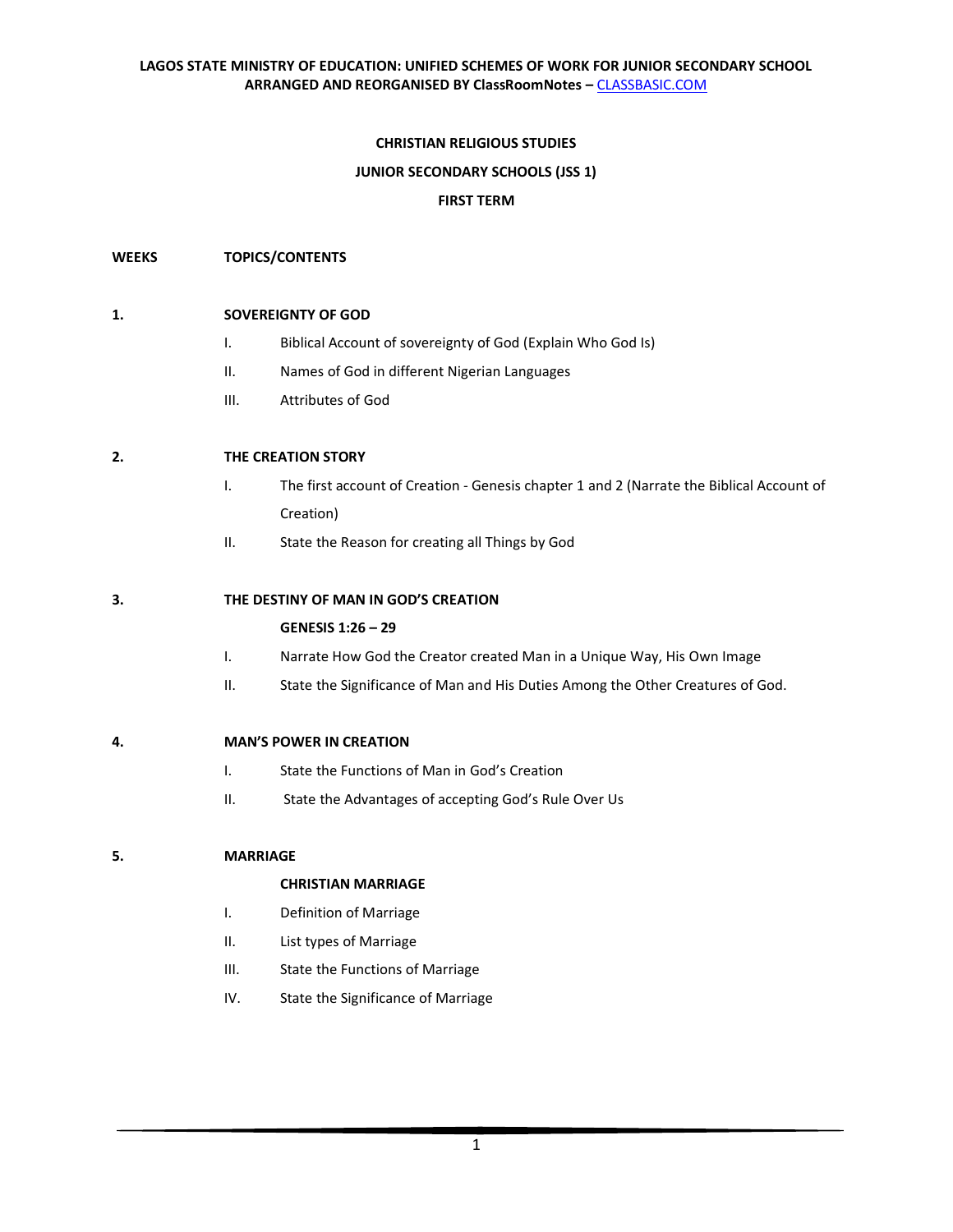## **6. PROBLEMS IN MARRIAGE**

## **DIVORCE**

- I. Definition of Divorce
- II. Mention Reasons for Unstable Marriage
- III. State Remedies for Unstable Marriage

## **7. DISOBEDIENCE FIRST HUMAN DISOBEDIENCE**

## **GENESIS 3:1 - 19**

- I. Definition of Disobedience
- II. Narrate the Biblical Account of First Human Disobedience
- III. State the Consequences of Disobedience

## **8. CONSEQUENCES OF DISOBEDIENCE KING SAUL**

## **1 SAMUEL 15:1 – 26**

- I. Narrate the Story of Saul's Disobedience
- II. State the Consequences of Saul's Disobedience
- III. Enumerate the Moral Lessons from Saul's Episode

# **9. CALL TO REPENTANCE**

# **ESAU AND JACOB RECONCILED**

- I. Definition of Repentance (Reconciliation)
- II. Narrate the Story of Esau and Jacob's Reconciliation Meeting
- III. State the Conditions Necessary for Reconciliation

# **10. | 11. REVISION**

# **12. | 13. EXAMINATION**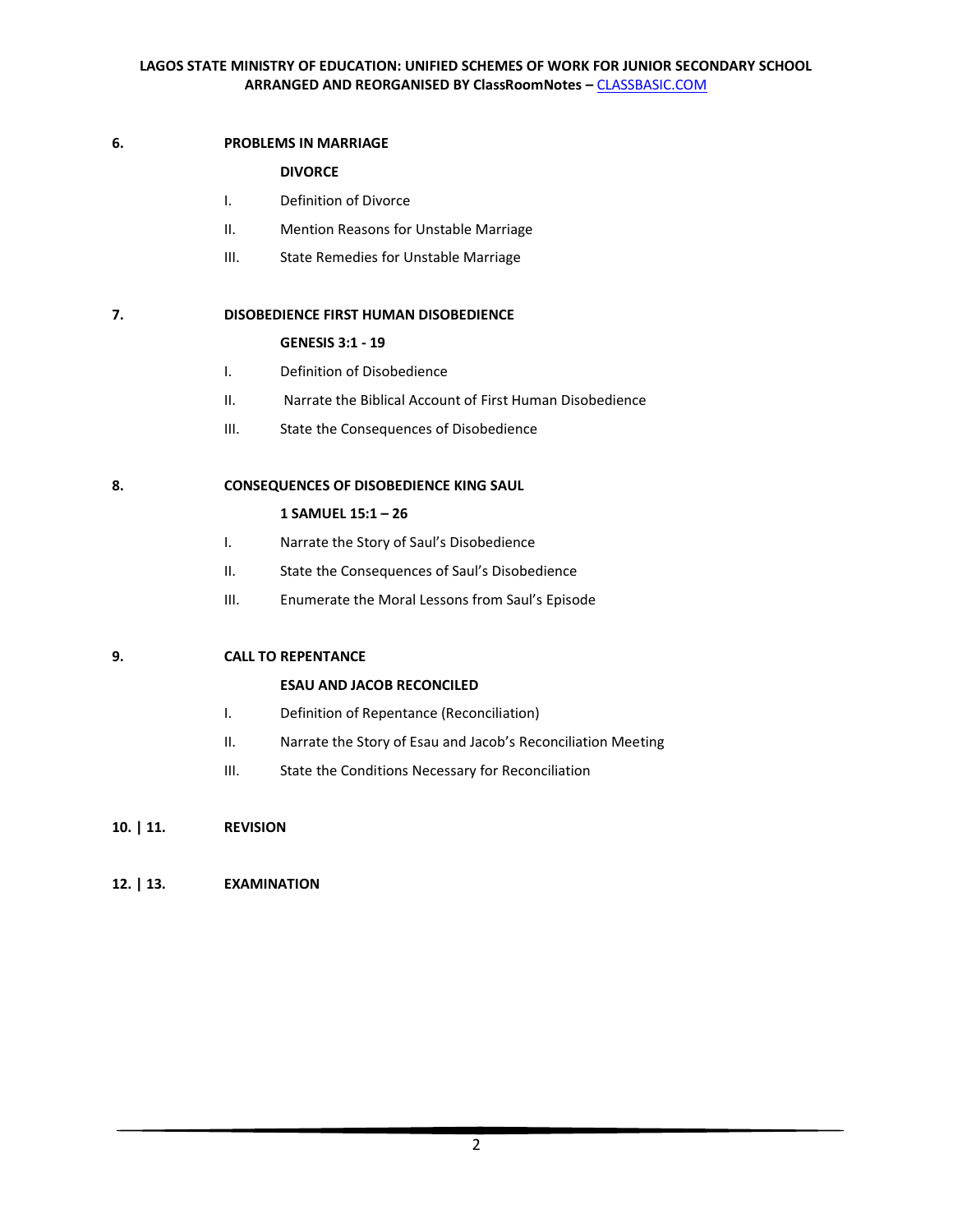## **CHRISTIAN RELIGIOUS STUDIES**

## **JUNIOR SECONDARY SCHOOLS (JSS 1)**

## **SECOND TERM**

## **WEEKS TOPICS/CONTENTS**

### **1. REVIEW OF FIRST TERM'S EXAMINATION QUESTIONS**

### **2. CALL TO SERVICES**

- I. Understand the Concept of Call to Service
- II. State Examples of People that responded to God's call in the Bible e.g. Joseph, Moses, Joshua, etc.

III. Mention Names of People that served the Society Faithfully

## **3. JOSEPH RESPONDED TO CALL TO SERVICE**

### **GENESIS 34**

- I. Narrate the Story of Joseph's Slavery in Egypt
- II. State the Moral Lessons from the Service of Joseph in Egypt

## **4. THE CALL OF MOSES**

## **EXODUS 3**

- I. Narrate the story of the call of the call of Moses
- II. State the Response of Moses to God's Call and the Significance of His Response

**5. THE CALL OF JOSHUA TO SERVICE** 

## **JOSHUA 1**

- I. Narrate the Story of the call of Joshua to Service
- II. List the Significance of Joshua's response to God's Call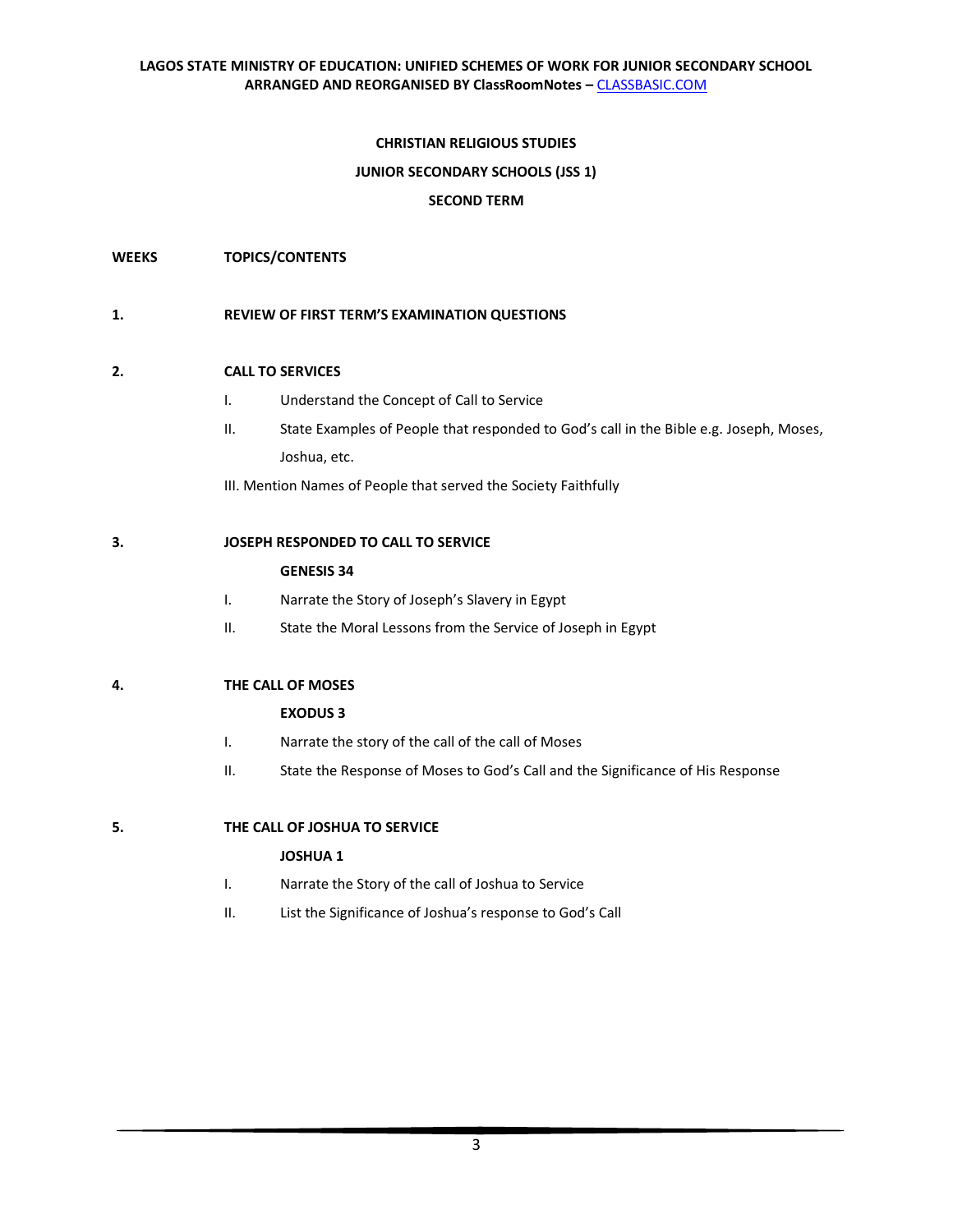## **6. CALL TO OBEDIENCE ABRAHAM'S OBEDIENCE TO GOD'S CALL**

## **GENESIS 12:1 – 20**

- I. Define Call to Obedience
- II. Narrate the Story of Abraham's response to God's call to Obedience e.g. Abraham's Attempt to Sacrifice Issac

## **7. RELATIONSHIP IN THE FAMILY**

- I. Define Family
- II. State the Types of Family
- III. Identify Family Members and their Roles

## **8. RELATIONSHIP IN THE SCHOOL COMMUNITY**

- I. Mention the Name of the School's Principal, Teachers and Friends
- II. Identify Factors that Aid in choosing Friends

## **9. RELATIONSHIP IN THE CHURCH**

- I. Mention Names of their Church Members
- II. State the Roles of Individual Members in the Church

## **10. | 11. REVISION**

**12. | 13. EXAMINATION**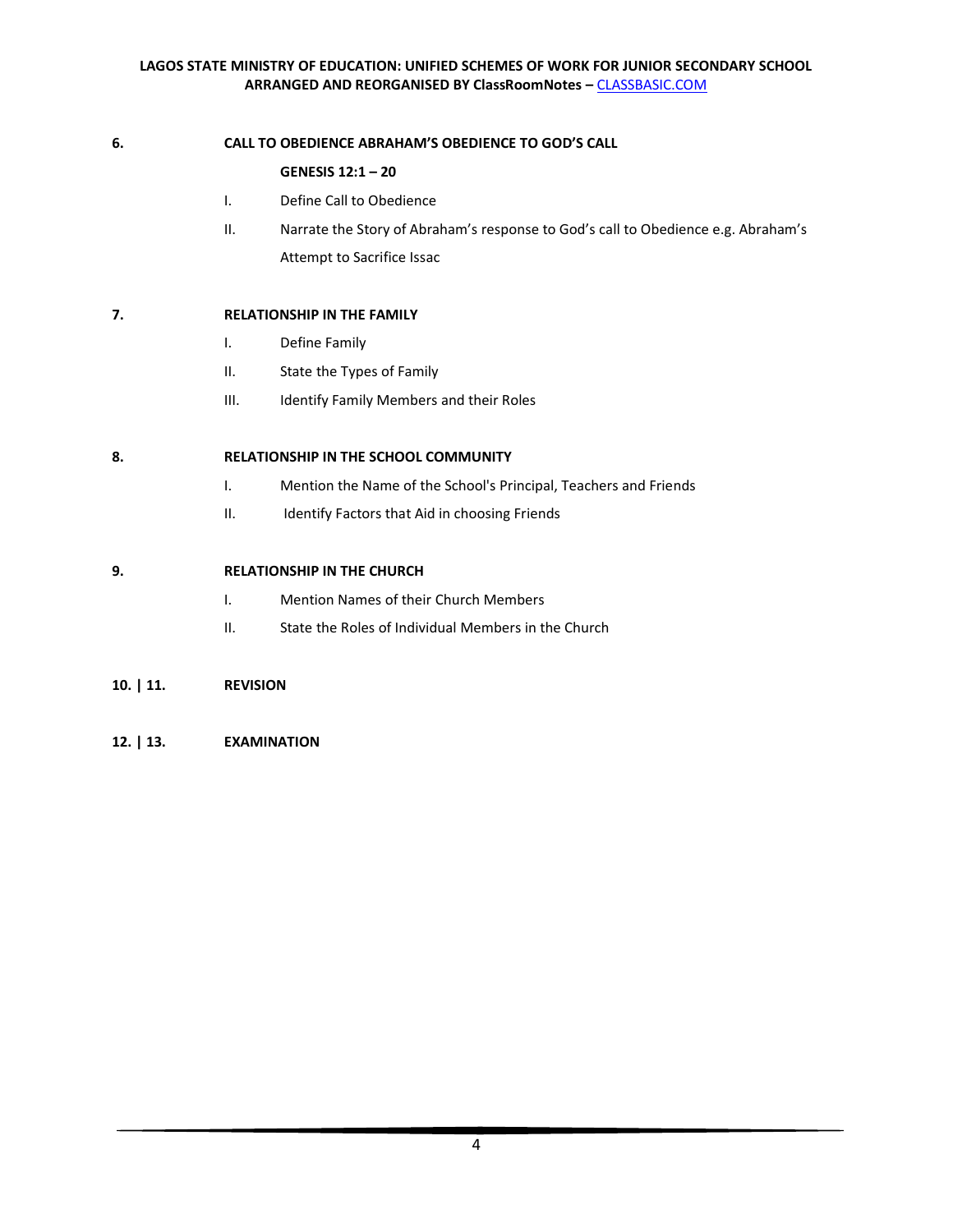## **CHRISTIAN RELIGIOUS STUDIES**

### **JUNIOR SECONDARY SCHOOLS (JSS 1)**

### **THIRD TERM**

**WEEKS TOPICS/CONTENTS**

### **1. REVISION OF LAST TERM'S WORK**

### **2. CALL TO FREEDOM**

- I. Definition of Freedom
- II. State Reasons for Call to Freedom
- III. List the Types of Freedom
- IV. Narrate the Call of Moses

### **3. POLITICAL FREEDOM FOR THE ISRAELITES**

### **EXODUS 2 AND 3: 1 – 15**

- I. Recall the Types of Freedom
- II. Define Political Freedom
- III. State the Repentance of Freedom to Individual and Nation

## **4. DEBORAH AND BARAK LEAD THEIR PEOPLE TO FREEDOM**

#### **JUDGES 4**

- I. Narrate the Story of Deborah and Barak
- II. State the Moral Lessons of Deborah's Response to Call to Service

#### 5. EMINENT NIGERIANS THAT OBTAIN FREEDOM FOR THEIR PEOPLE

- I. Mention Names of Eminent Nigerians that fought for Freedom, e.g. Herbert Macaulay, Nnamdi Azikwe, Tafawa Balewa, Obafemi Awolowo, etc.
- II. State the roles by the Nigerian freedom fighters.

#### 6. EMINENT NIGERIAN OBTAIN FREEDOM FOR THEIR PEOPLE

- I. Recall the Names of Nigerians that fought for Independence Late Obafemi Awolowo, Herbert Macaulay, Nnamdi Azikwe, Tafawa Balewa, etc.
- II. State the Activities of Human Rights Society in fighting for the Rights of People